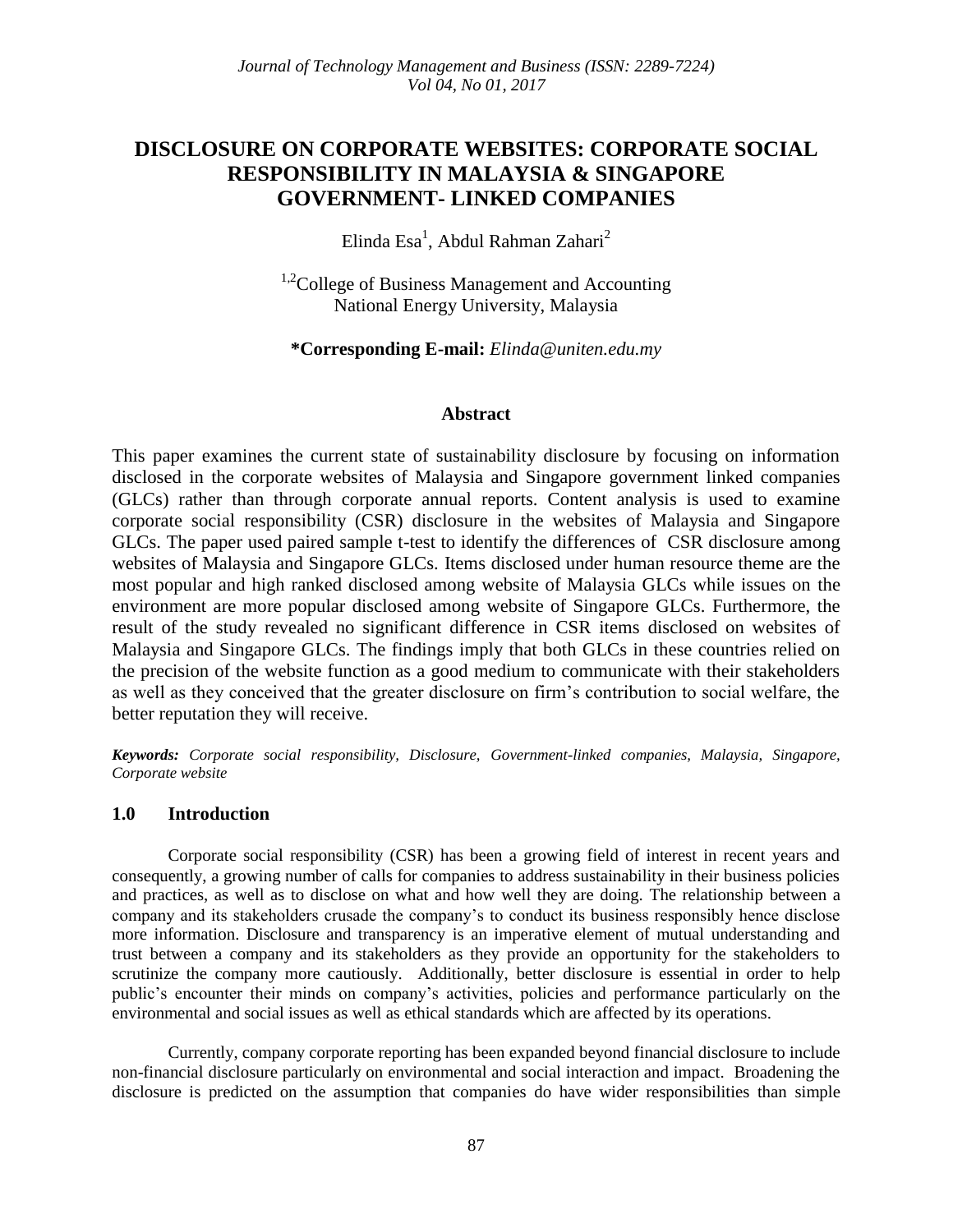### *Journal of Technology Management and Business (ISSN: 2289-7224) Vol 04, No 01, 2017*

making money for their shareholders (Gray et al., 1987). Furthermore, disclosure on CSR information serves as a platform for bettering the relationship and improves communication with their stakeholders. As pointed out by Sjoberg (2003), CSR can be described as a highly complex web of interaction between companies and its stakeholders. Failure to disclose CSR information may lead a great criticizes to companies for not being socially responsible as well as lead to severe impact on their reputation (Md Nordin et al., 2012).

Companies are employing a range of different communication channels to inform and interact with stakeholders on their CSR and sustainability strategies and activities. Communication continues to be a hot topic with regard to CSR because as stated by Dawkins (2004) communication…. remains the missing link in the practice of corporate responsibility. Lewis (2003) added, most of the companies are devoted to fulfilling their social responsibilities, however they fail to disseminate this rigorously to convince anyone of it. Over the past years, the importance of online communications has grown significantly as part of an integrated CSR communication strategy. In early 1983, the cost of disclosing corporate information through print made it difficult to interpret precisely the absence of such information (Verrecchia, 1983). Accordingly, most of the companies tend to solve this obstacle with low cost of internet based reporting (Adams and Frost, 2006) despite Al Arussi and Selamat (2011) points out that there is an argument that internet reporting is the efficient instrument to communicate information to external users at minimum cost.

A prior studies had examined CSR disclosure in annual report of Malaysia and Singapore companies see for example Andrew et al. (1989), Tsang, (1998), Muhammad Jamil et al. (2003), Mohamed Zain et al., (2006), Mohd Ghazali (2007), Homayoun et al., (2012) and Esa and Mohd Ghazali (2012), Esa and Zahari (2016). However none of these studies has been examined CSR disclosure through corporate websites of Malaysia and Singapore government-linked companies (GLCs). Therefore, this study examine the current state of CSR disclosure through corporate websites of Malaysia and Singapore GLCs and investigates if there has been a difference in the CSR disclosure through websites of Malaysia and Singapore GLCs.

Government Linked Companies (GLCs) can be defined as a corporate entity that may private or public (listed on a stock exchange) where an existing government owns a stake using a holding company. GLCs have emerged into an important national institution and most of the GLCs become well-known corporate names regionally (Ramirez and Tan, 2003). Additionally, this type of company is not merely a profit driven company but at the same time was set up to achieve social objectives to make sure more equitable society (Mohd Ghazali, 2007). As government has primary ownership and control, GLCs is expected to be a model of other corporation in good corporate practices especially on CSR practices because the objective of their formation may be not totally profit driven. Hence, our research questions of this paper are as follows:

- (1) Which item of CSR is most disclosed on the website of Malaysian GLCs and Singapore GLCs?
- (2) Has there been a difference in the extent of CSR disclosure in the website of Malaysia GLCs and Singapore GLCs?

This paper contributes to the existing literature on CSR disclosure in a number of ways.

First, the results of this study will add current findings and are useful for regulators and policy setter to perceive components related to CSR reporting through website hence reduce research gap to the prior literature. Furthermore, GLCs have their own unique characteristics of their government ownership and not many countries in the world have such corporate structure among the listed corporations. Thus, it is hoped that the study will provide some information for future study pertaining to the Malaysia and Singapore GLCs.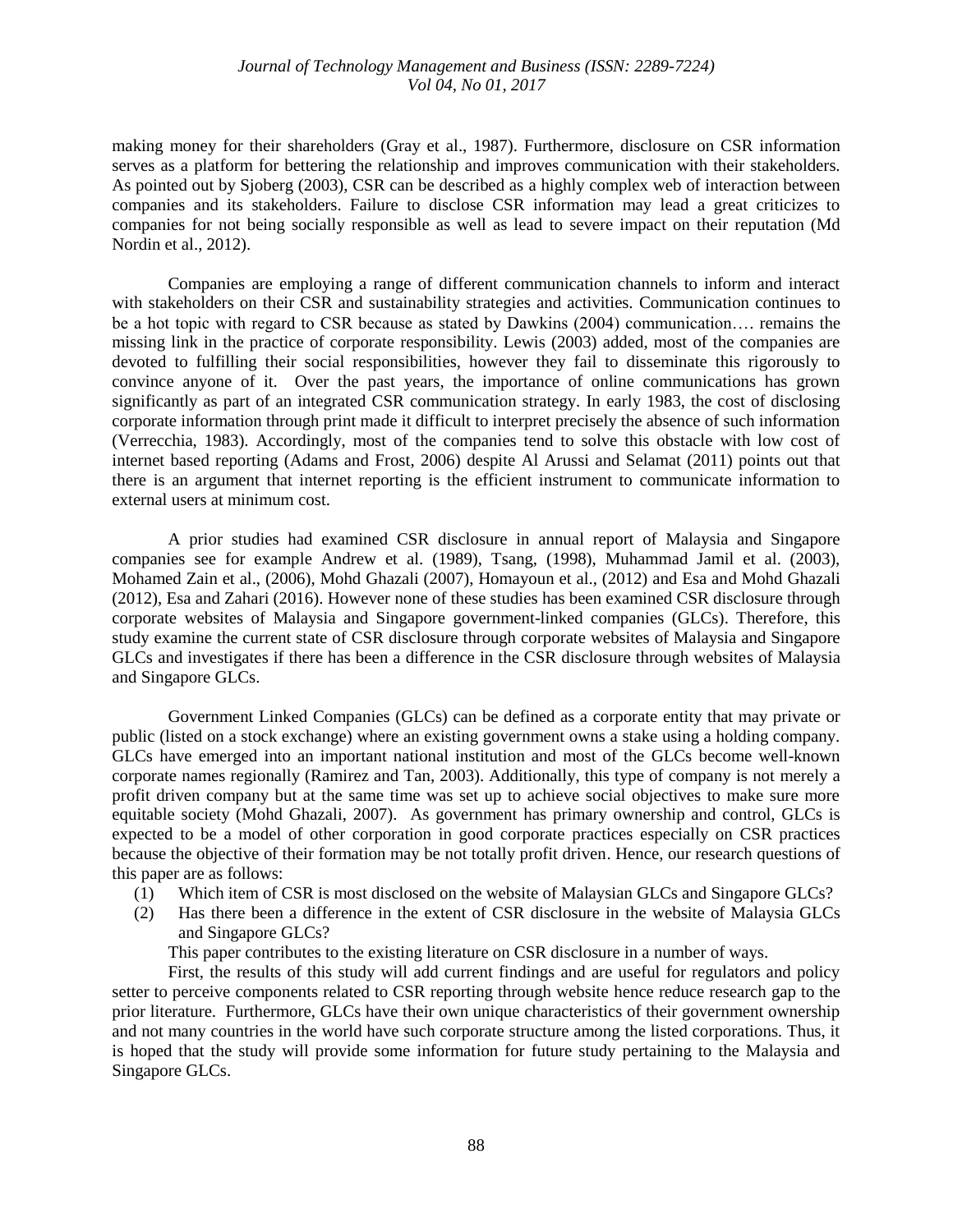The remainder of this paper is divided into five sections. The second section reviews the literature. It is then followed by the research methodology. Results and analysis are presented in section four and finally, the last section presents the conclusion.

# **2.0 Literature Review**

There is no common interpretation of corporate social responsibility (CSR) and several definitions were developed over the past 40 years (Bowen, 1953; Carroll, 1979; Clarkson, 1995; Wood, 1991). Whatever the term used to view CSR (e.g. corporate citizenship, corporate responsibility, corporate philanthropy, corporate sustainability and some relate CSR to the triple bottom line where the economy, environment, and social performance are linked together) the responsibility of business has become focal agendas of corporations, government, standard setters and global general public's. CSR has also been referred as business practices that are based on ethical values, compliance with legal requirements, and respect for people, communities and the environment. According to Chandler (2001), beyond making profits, companies are responsible for the totality of their impact on people and the planet. Naylor (1999) defines CSR as the obligation of managers to choose and act in ways that benefit both the interests of the organization and those of the society as a whole. In addition, Mohd Jamil et al., (2004), has defined CSR as a process of disseminating the social and environmental effect of companies economic behaviors to particulars stakeholders within a society and to society at large.

In short, CSR can be concluded as an accountability of organization not only in making the economic return but also the accountability of organization towards the employee welfare, community involvement, product development, energy safe and environmental protection. Thus, the accepted definition of corporate social responsibility is a concept where the organizations use their resources in a good manner, compliance with the legal requirement and also consider and respect the communities and the environment.

Previously, most of the studies done by researchers have been extensively examined CSR disclosure on Malaysia and Singapore corporate annual reports such as Teoh and Thong, (1984); Foo and Tan (1988); Andrew et al., (1989); Tsang, (1998); Mohamed Zain, (2006); Mohammad Jamil et al., (2003); Ramasamy and Hung, (2004); Abdul Hamid, (2004); Mohamed Zain et al., (2006); Mohd Ghazali, (2007); Mohammed et al., (2010); Esa and Ghazali (2012); Esa and Zahari (2016). However, with the evolution of the internet as a medium to disseminate the information, a corporate annual report is no longer in the first choice of communication medium for stakeholders to gather companies' information. Recently, the internet is the primary medium for firms operating in the international arena to communicate their practices (Bronn, 2004). The potential of the internet can be seen through the great use that companies make of this medium to convey messages about corporate responsibility (Dawkins, 2004). Several studies of CSR communication on the internet has started to receive attention in the Asian context, see for example Thompson and Zakaria, (2004); Al Arussi et al., (2009); Mohammed et al., (2010); Md Nordin et al., (2012).

# **3.0 Research Methodology**

#### **3.1 Data**

The sample of this paper consists of 16 Malaysian GLCs and 11 Singapore GLCs which were listed on Bursa Malaysia and Singapore Stock Exchange. Data were collected using the information disclosed in the companies' website. The list of Malaysia GLCs for this study was selected based on PCG Website while the list of Singapore GLCs was selected from Temasek Holdings Website.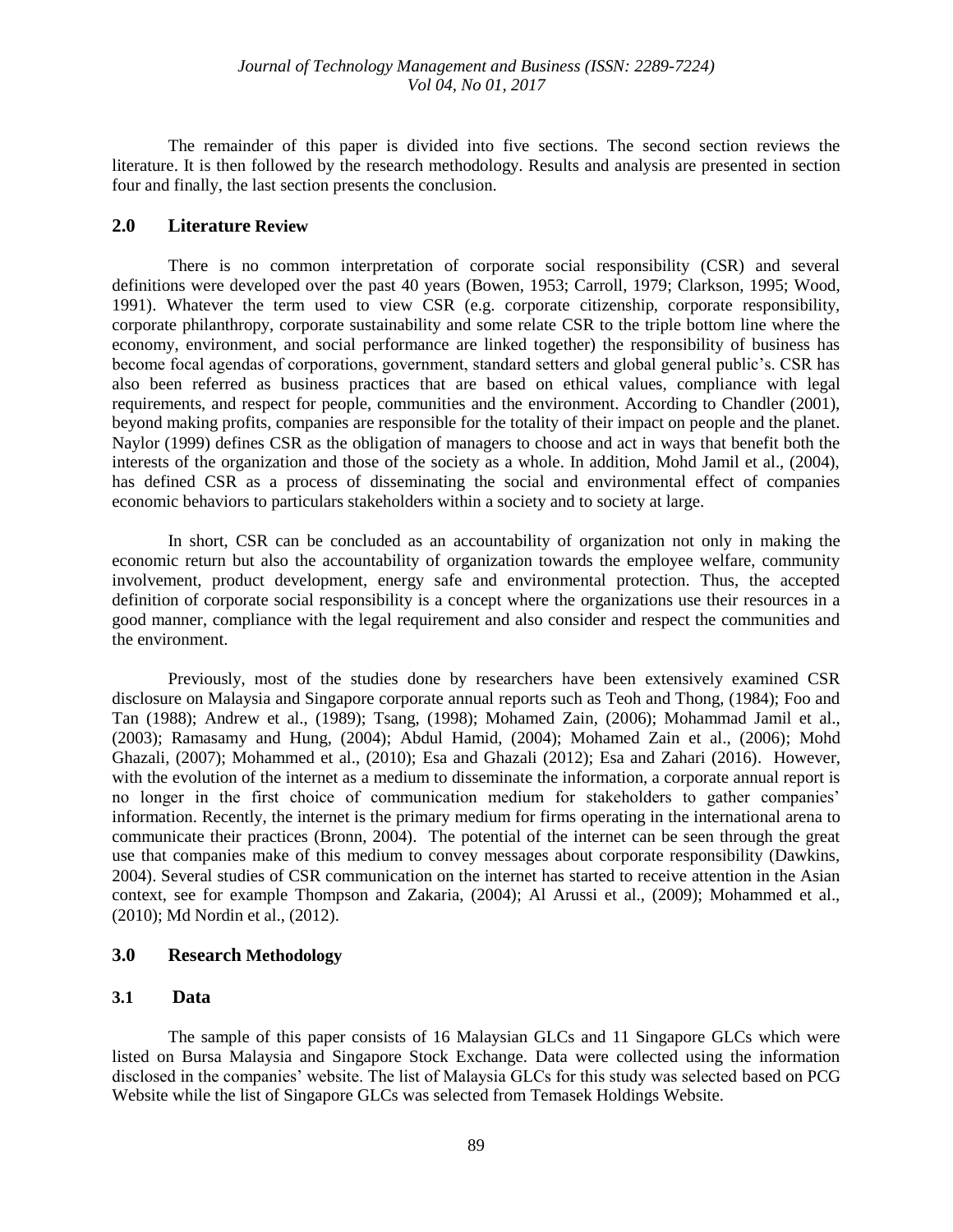#### **3.2 Research Instruments**

This paper is designed to use content analysis method to determine the sustainability practices among the GLCs through sustainability or CSR disclosure on their websites. Content analysis was choose due to widely use of this technique in the social and environmental accounting literature for example Guthrie and Parker, 1989; Gray et al., 1995a, 1995b; Haniffa and Cooke, 2005; Mohd Ghazali, 2007. According to Krippendorff (1980), this technique is used for making a valid interpretation from data according to their contents. A checklist instruments containing 10 items of CSR was constructed. In developing the checklist, reference was first made to the checklists derived from extensive review of the prior literature (e.g. Belkoui Karpik, 1989; Guthrie and Parker, 1989; Gray et al., 1995a, 1995b, Haniffa and Cooke, 2005 and Mohd Ghazali, 2007). A checklist developed by Mohd Ghazali (2007) was adopted with some changes to suit with the latest development of CSR.

#### **3.3 Scoring Method**

Unweighted index or dichotomous scores were used to avoid subjectivity in judging the weight of relevance or importance of the items disclosed in the websites. The scoring was based on the existence of the items as the study was focusing on the extent of disclosure. A score of 1 is given to the company if the instruments in the checklist are disclosed in the corporate website. However, if no disclosure made on the website, a score of 0 was recorded. Additionally, if the corporate websites were not updated or the placement of corporate social responsibility information on the corporate website or special page could not be opened, then this company also is considered to have no disclosure. CSR disclosure index was derived by computing the ratio of actual scores obtained to the maximum possible score for a particular company.

### **4.0 Result and Analysis**

The descriptive statistics Table 1 and Table 2 below, report the percentage and rank of CSR items disclosure among website of Malaysia and Singapore GLCs. As can be seen, employee appreciation and welfare, employee training, charitable donations or sponsorship, community programs (health and education) and product and safety are the highest items disclosed among CSR disclosure items for Malaysia GLCs. While in Singapore GLCs four items are reported as the highest items disclosed. There are health and safety, environmental policy, info on energy savings and product quality and safety. The second highest disclosure items for Malaysia GLCs are health and safety and environmental policy. However, for the Singapore GLCs as can be seen, community programmes and charitable donations or sponsorship was the second highest item disclosed. The information which was least disclosed for the both GLCs is employee diversity (31.25%) for Malaysia GLCs and (36.40%) for Singapore GLCs.

The results indicate items under human resource themes (e.g. employees' appreciation and employee training), community involvement theme (e.g. charitable donations or sponsorship, community programs (health and education) and product or service information theme (e.g. product and safety) are the most popular and high ranked items disclosed by website of Malaysian GLCs. This result is consistent with prior studies by Mohamed Zain, et al., (2006) and Esa and Zahari (2012). High disclosure in human resource items might be due that most of the companies regard human resources as their most valuable assets (Mohamed Zain et al., 2006). Additionally, human capital is a core priority as the competent employees will form the foundation and backbones of successful companies. Furthermore, high disclosure in charitable donations or sponsorship and community programs might be due to the need of the corporations to portray and enhance their corporate image (Mohamed Zain et al., 2005; Janggu and Madi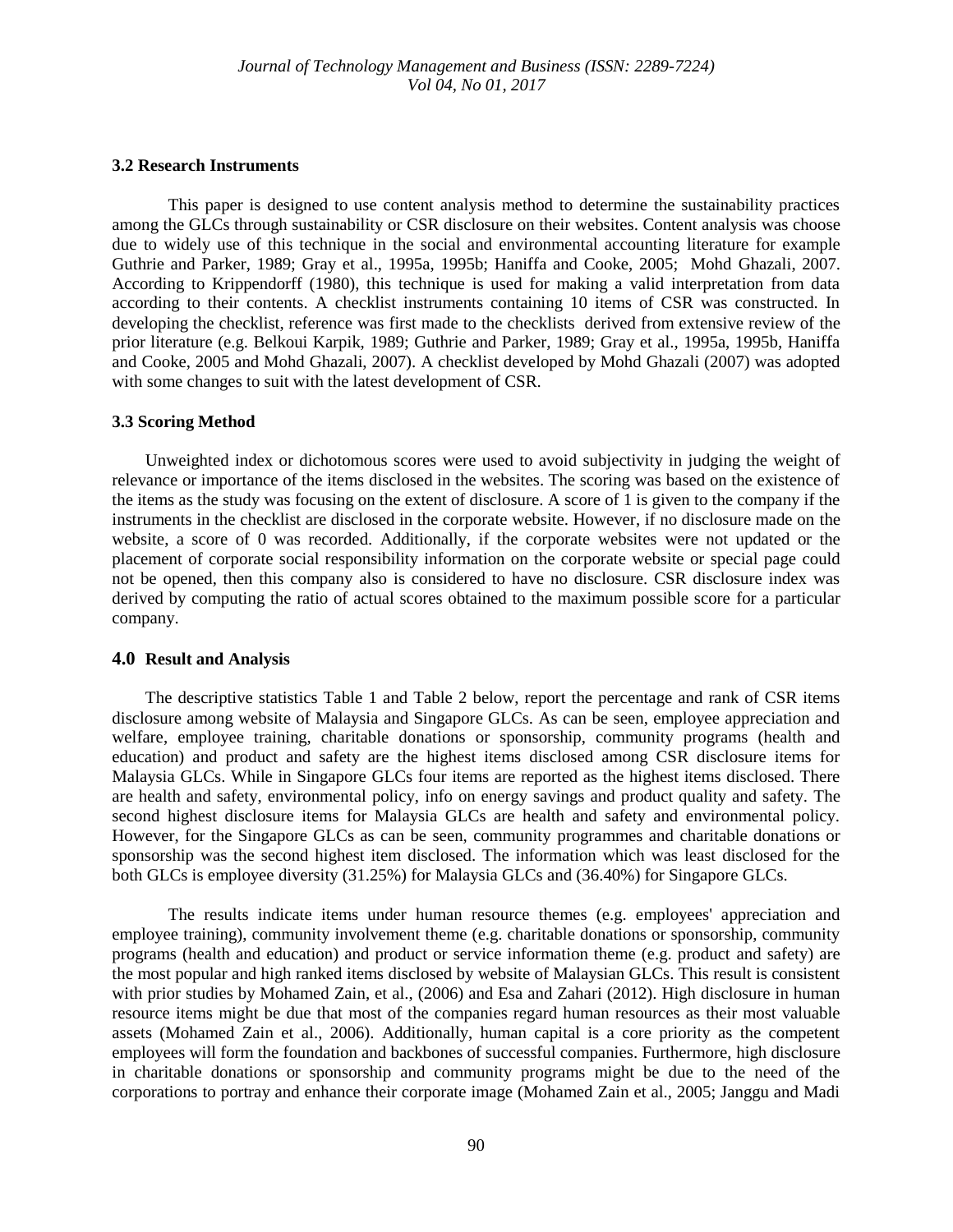2004; Esa and Zahari, 2012) and they would like their stakeholders and potential investors know that they are good corporate citizens, adhering to government policies and are accountable to the wider public.

On the other hand, Singapore GLCs had given utmost priorities to disclose health and safety, environmental policy, info on energy savings and product quality and safety in their company corporate website. Disclosure more on environmental items including info on energy savings shows that most of the Singapore GLCs are more concerned with the issues of emission and pollution, waste and general environment to compare with Malaysia GLCs. From the result, Singapore GLCs and Malaysia GLCs are found disclosed more on product or service information. Disclosure more on the product or service information will reflect firm's reputations as the product itself is the most immediate connection that a consumer has with the firm. Nevertheless, information least disclosed for both GLCs is employee diversity. Possible reasons for this item is least disclosed is perhaps because it may involve sensitive issues and the information may give some indication on the competitiveness of each sector of the company's activities (Mohd Ghazali, 2007).

|                | <b>Table 1:</b> Descriptive statistics for CSR disclosure items on website of Malaysia GLCs |               |           |                |  |  |
|----------------|---------------------------------------------------------------------------------------------|---------------|-----------|----------------|--|--|
|                |                                                                                             | No. of $co$ . | $\%$      |                |  |  |
|                | Disclosure items                                                                            | disclosed     | disclosed | Rank           |  |  |
|                | Employee diversity                                                                          | 5             | 31.25     | 5              |  |  |
| 2              | Employee appreciation and welfare                                                           | 14            | 87.50     | 1              |  |  |
| 3              | Employee training                                                                           | 14            | 87.50     | 1              |  |  |
| $\overline{4}$ | Health and safety                                                                           | 13            | 81.25     | $\overline{2}$ |  |  |
| 5              | Environmental policy                                                                        | 13            | 81.25     | $\overline{2}$ |  |  |
| 6              | Info on energy savings                                                                      | 8             | 50.00     | $\overline{4}$ |  |  |
| 7              | Charitable donations or sponsorship                                                         | 14            | 87.50     | 1              |  |  |
| 8              | Participation in government social campaign                                                 | 9             | 56.25     | 3              |  |  |
| 9              | Community programs (health and education)                                                   | 14            | 87.50     | -              |  |  |
| 10             | Product quality and safety                                                                  | 14            | 87.50     |                |  |  |

**Table 2:** Descriptive statistics for CSR disclosure items on website of Singapore GLCs

|    |                                             | No. of $co$ .  | $\%$      |                |
|----|---------------------------------------------|----------------|-----------|----------------|
|    | Disclosure items                            | disclosed      | disclosed | Rank           |
|    | Employee diversity                          | $\overline{4}$ | 36.40     | 5              |
|    | Employee appreciation and welfare           | 7              | 63.60     | 4              |
| 3  | Employee training                           | 7              | 72.70     | 3              |
| 4  | Health and safety                           | 8              | 90.90     |                |
| 5  | Environmental policy                        | 10             | 90.90     |                |
| 6  | Info on energy savings                      | 10             | 90.90     |                |
| 7  | Charitable donations or sponsorship         | 9              | 81.80     | 2              |
| 8  | Participation in government social campaign | 8              | 72.70     | 3              |
| 9  | Community programs (health and education)   | 9              | 81.80     | $\mathfrak{D}$ |
| 10 | Product quality and safety                  | 10             | 90.90     |                |

 $\overline{a}$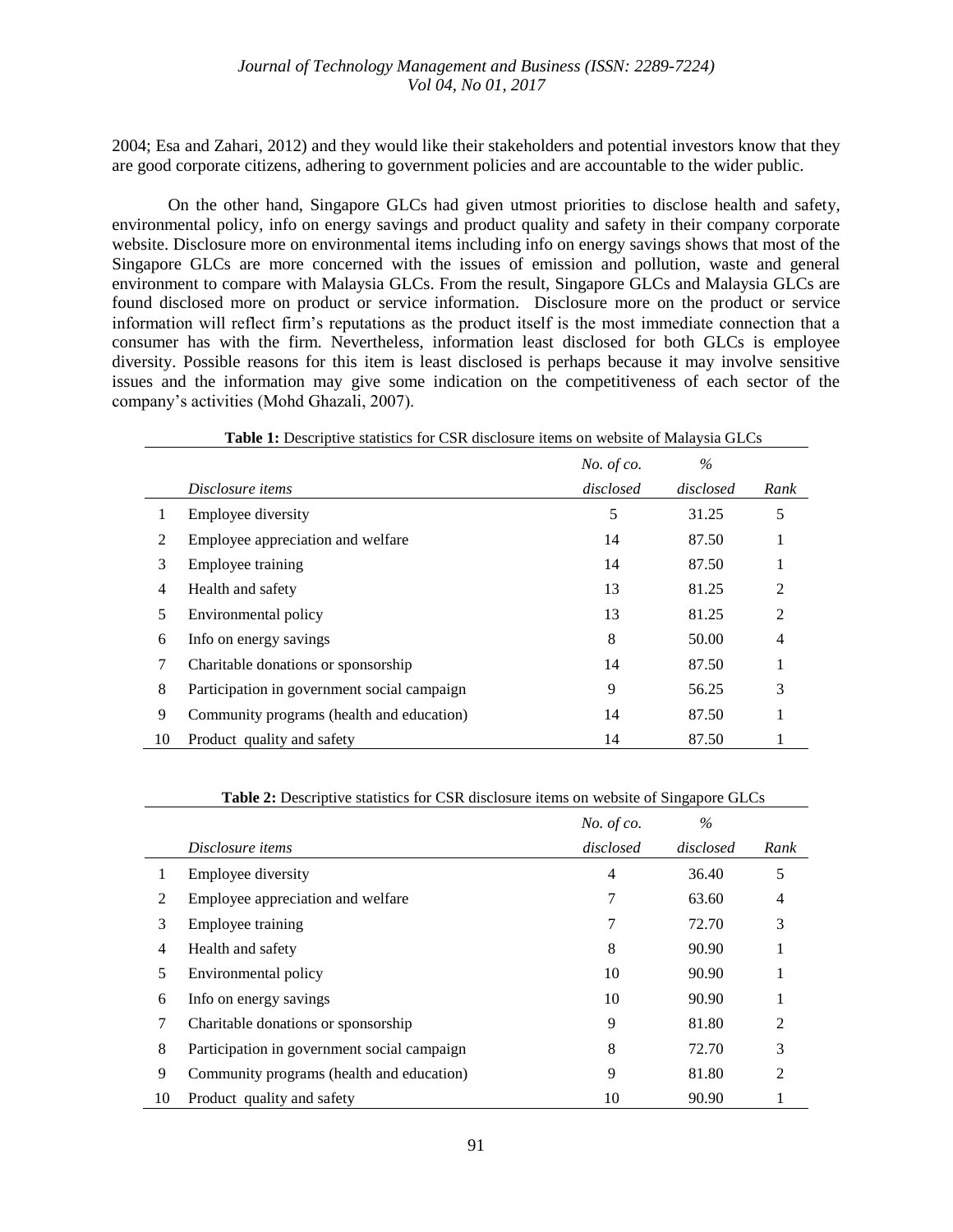Table 3 shows the extent of CSR disclosure on the website of Malaysia and Singapore GLCs. It can be seen that among 16 Malaysia GLCs and 11 Singapore GLCs, the lowest score is 10 percent while the maximum score is 100 percent. Additionally, Table 4 also highlight that four companies for both GLCs disclosed all the items in the checklist on their corporate website. The present results appear to suggest that both GLCs aware of the need to disclose corporate social activities on their website as they realize that websites are impressive tools and act as a primary medium of interaction between companies and their stakeholders.

To determine if there was a significant difference in the mean score of CSR disclosure on the website of Malaysia GLCs and Singapore GLCs, an independent sample *t*-test was carried out. The results in the Table 5 reveal that no significant difference in the CSR disclosure on website of Malaysia GLCs  $(M = .7438, SD = .28)$  and Singapore GLCs  $(M = .7455, SD = .32)$ , t  $(25) = -.015, p = .988$ , two-tailed) = These findings shows that the companies where the government is a major ownership and direct controlling stake have some efforts in promoting CSR through their corporate website. Furthermore, most GLCs in Malaysia and Singapore tend to publish and communicate their CSR activities through their corporate website. This study also shows that most of the GLCs in these two countries relied on the accuracy of the website function which they include the CSR report on their companies' websites which can be easily traced and seen by interested parties. The findings are inconsistent with the Md Nordin et al., (2012) where in their study revealed that Singaporean consumer companies were less concerned with CSR practices on the website as compared to Malaysian companies.

| <b>CSR</b> Disclosure Index |               |                |  |  |  |
|-----------------------------|---------------|----------------|--|--|--|
|                             | Malaysia GLCs | Singapore GLCs |  |  |  |
| Min                         | $1(10.00\%)$  | $1(10.00\%)$   |  |  |  |
| Max                         | 10 (100%)     | 10 (100%)      |  |  |  |
| Mean                        | $8(80.00\%)$  | $9(90.00\%)$   |  |  |  |
| $91\% - 100\%$              | 4             | 4              |  |  |  |
| 71% -90%                    | 6             | 3              |  |  |  |
| 51\% -70\%                  | 4             |                |  |  |  |
| $31\% - 50\%$               |               |                |  |  |  |
| $11\% - 30\%$               |               |                |  |  |  |
| $< 10\%$                    |               |                |  |  |  |

**Table 3** : The extent of CSR disclosure on website of Malaysia and Singapore GLCs

**Table 4:** Independent sample T-test for the items disclosed on the websites of Malaysia and Singapore GLCs Mean N Std. Deviation Std. Error Mean

| Malaysia Disclosure                           |           | .7438 | 16              |        | .28040  |    | .07010            |
|-----------------------------------------------|-----------|-------|-----------------|--------|---------|----|-------------------|
| Singapore Disclosure                          |           | .7455 |                 | .32051 |         |    | .09664            |
|                                               |           |       |                 |        |         |    |                   |
|                                               | Mean      |       | Std. Error Mean |        |         | df | $Sig. (2-tailed)$ |
| Malaysia Disclosure -<br>Singapore Disclosure | $-.00170$ |       | .11636          |        | $-.015$ | 25 | .988              |

#### **5.0 Conclusion**

The study was conducted to examine the current state of CSR disclosure for websites of Malaysia and Singapore GLCs. It was found that most of the Malaysia and Singapore GLCs disclosed the items measured in their CSR special report and a special page of CSR on their corporate websites. The paired sample t-test revealed that no significance difference for the CSR items disclosed on corporate websites of Malaysia and Singapore GLCs. The finding implies that rules and regulation imposed by the regulators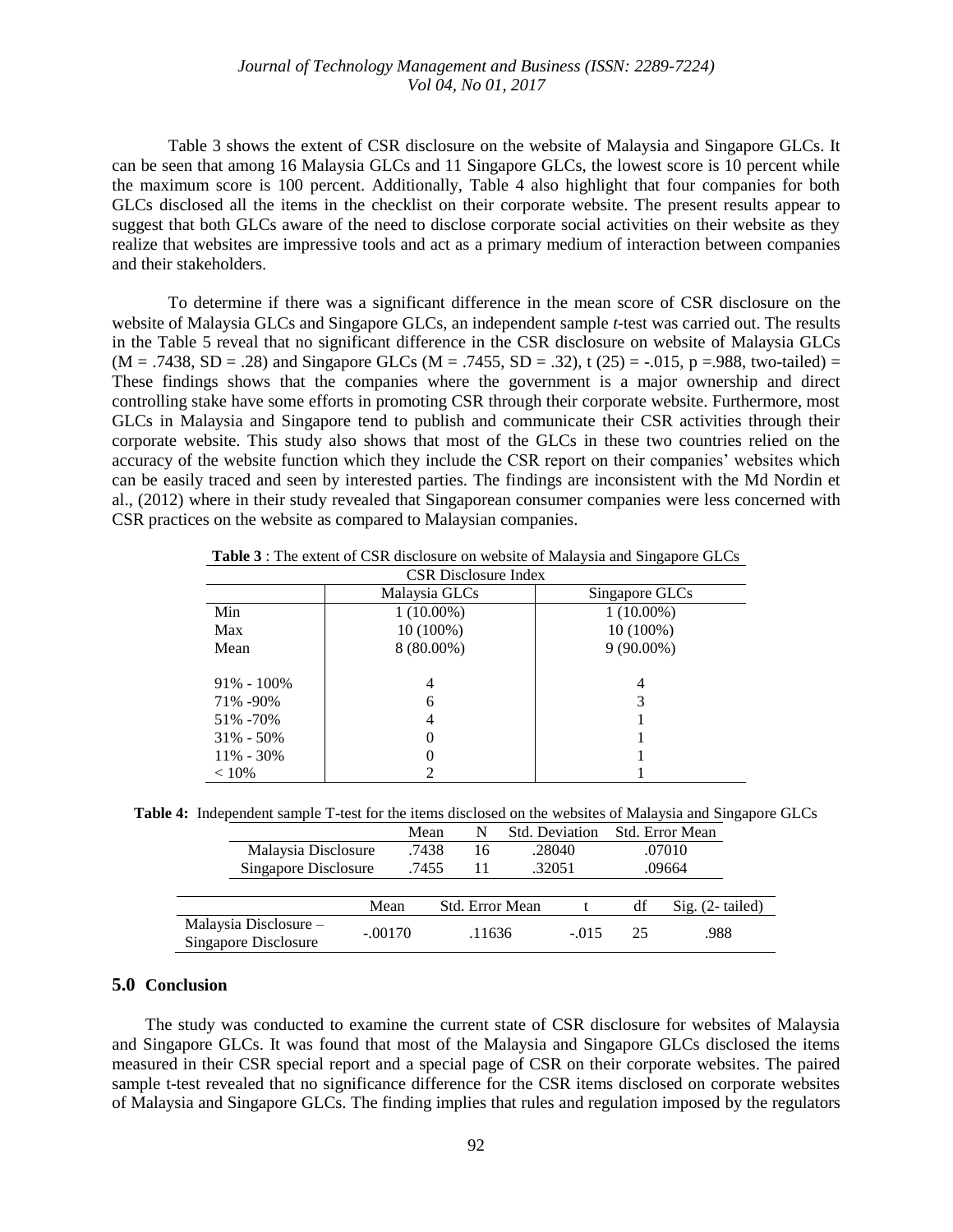## *Journal of Technology Management and Business (ISSN: 2289-7224) Vol 04, No 01, 2017*

to disclose such information will be one of the push factors for the companies to disclose on their corporate website. Additionally, consistent with the expectation that as a GLCs, they suppose will engage in more CSR activities because the objective of their formation is not totally profit driven.

This study has focused on CSR disclosure through corporate websites of Malaysian and Singapore GLCs. Disclosure on the corporate website should not be taken as a complete measure of CSR engagement. Companies may decide to report the CSR activities in other media such as a stand-alone report (sustainability report) or company brochure. The findings of this paper may not be generalized to all Malaysian and Singaporean companies as the sample comprised of only government owned companies. As these companies commonly are large in term of size and control by the government which had an authority to pressure such rules and regulations.

Future research may perhaps extend the analysis with a bigger sample size and to include non-GLCs to further provide support or otherwise on the influence of regulatory factors as these companies are controlled by the government. A different method for data collection such as interviews and surveys may be conducted in order to draw out views of other factors that influencing CSR disclosure on the website.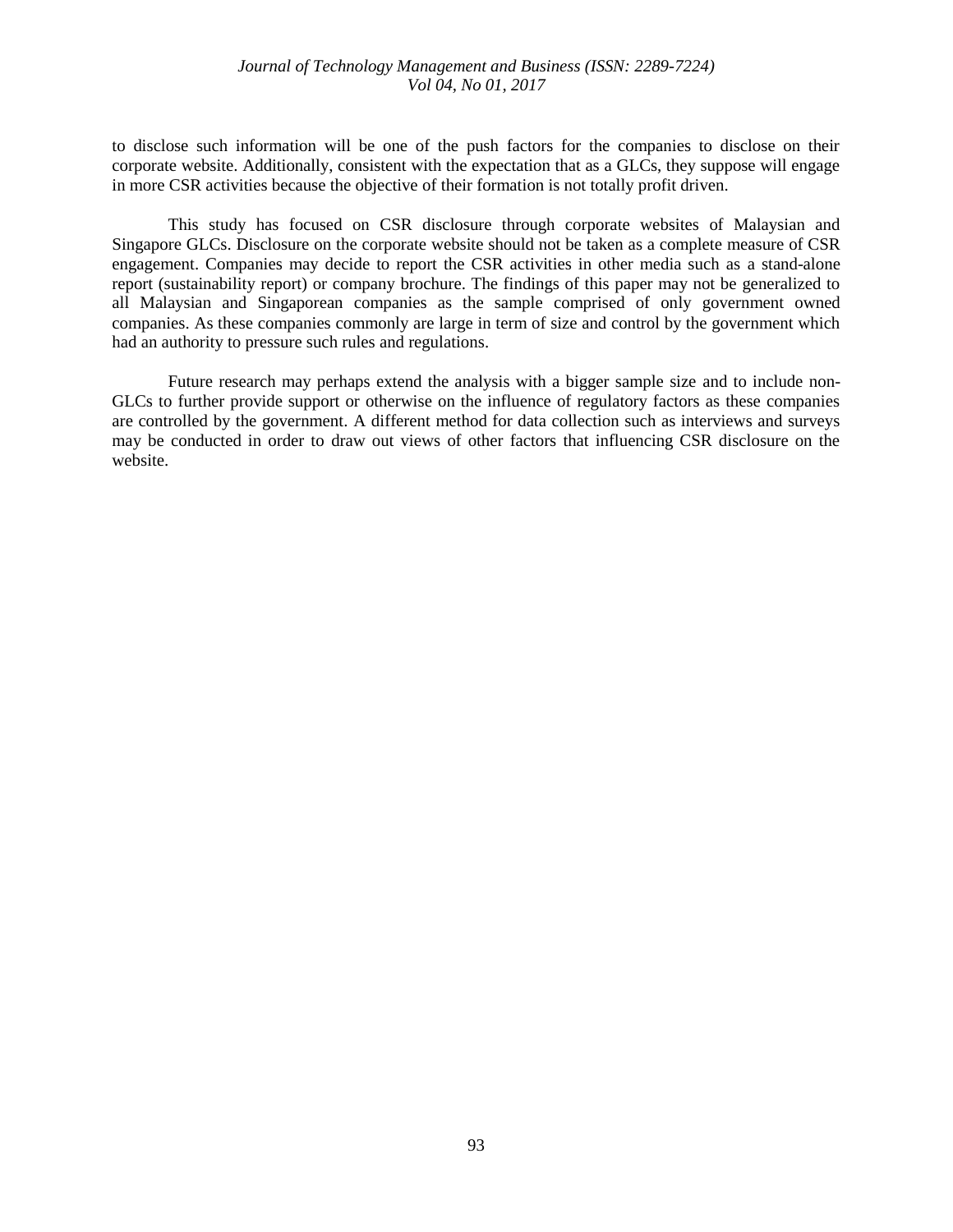## **References**

- Abdul Hamid, F.Z. (2004), "Corporate social disclosure by banks and finance companies: Malaysian Evidence", Corporate Ownership & Control Journal, Vol.1, Issue 4, pp. 118-130.
- Adams, C., & Frost, G. (2006), "Accessibility and functionality of the corporate web site: Implications for sustainability reporting", Business Strategy and the Environment, Vol.15, Issue 4, pp. 275-287.
- Al Arussi, A.S., Selamat, M.H., & Hanefah, M.M. (2011), "The determinants of internet financial disclosure: the perspective of Malaysian listed companies, IJMS, Vol.18, Issue 1, pp. 1-29.
- Andrew, B. H., Gul, F. A., Guthrie, J. E., & Teoh, H. Y. (1989), "A note on corporate social disclosure practices in developing countries: The case of Malaysia and Singapore". British Accounting Review, 16(1), pp 12-26.
- Balabanis, G., Phillips, H.C. and Lyall, J. (1998), ''Corporate social responsibility and economic performance in the top British companies: are they linked?'', European Business Review, Vol. 98 No. 1, pp. 25-44.
- Belkaoui, A.R. and Karpik, P.G. (1989), ''Determinants of the corporate decision to disclose social information'', Accounting, Auditing & Accountability Journal, Vol. 2 No. 1, pp. 36-51.
- Bronn, P.S., (2004), "Corporate governance is your communicating hurting you?". Journal of Communication Management, Vol. 9, Issue 2, pp. 106-107.
- Bowen, H.R. (1953), *Social Responsibilities of the Businessman*, Harper and Brothers, New York.
- Carroll, A.B. (1979), "A three-dimensional conceptual model of corporate performance", Academy of Management Review, Vol. 4, Issue 4, pp. 497-505.
- Chandler, G. (2001). "Defining Corporate Social Responsibility," Ethical Performance Best Practice, Fall 2001.
- Clarkson, M.B.E. (1995), "A stakeholder framework for analyzing and evaluating corporate social performance", Academy of Management Review, No. 20, pp 65-91.
- Dawkins, J. (2004), "Corporate responsibility: the communication challenge", Journal of Communication Management, Vol. 9, Issue 2, pp. 108-119.
- Esa, E. and Mohd Ghazali, N.A. (2012), "Corporate social responsibility and corporate governance in Malaysian government-linked companies", Journal of Corporate Governance, Vol.12, No.3, pp. 292-305.
- Esa, E. and Zahari, A.R. (2012), "Corporate social responsibility disclosure in Malaysian Government Linked Companies", Terengganu International Finance and Economics Journal, Vol. 2, Issue 2, pp. 83-93.
- Esa, E. and Zahari, A.R. (2016), "Corporate social responsibility: ownership structures, board characteristics and the mediating role of board compensation", Procedia Economic and Finance, Vol. 35, pp. 35-43
- Foo, S.L. and Tan, M.S. (1988), "A comparative study of social responsibility reporting in Malaysia and Singapore", Singapore Accountant, August, pp. 12-15.
- Gray, R., Owen, D.L. and Maunders, K.T. (1987), *Corporate Social Reporting: Accounting and Accountability*, Prentice Hall, Hemel Hempstead.
- Gray, R., Kouhy, R. & Lavers, S (1995a), ''Corporate social and environmental reporting: a review of the literature and a longitudinal study of UK disclosure'', Accounting, Auditing and Accountability Journal, Vol. 8, Issue 2, pp. 47-77.
- Gray, R., Kouhy, R. & Lavers, S (1995b), ''Methodological themes: Constructing a research database of social and environmental reporting by UK companies'', Accounting, Auditing and Accountability Journal, Vol. 8, Issue 2, pp. 78-101.
- Guthrie, J. and Parker, L.D. (1989), ''Corporate social reporting: a rebuttal of legitimacy theory'', Accounting and Business Research, Vol. 19 No. 76, pp. 434-52.
- Haniffa, R.M. and Cooke, T.E. (2005), "The impact of culture and governance on corporate social reporting", Journal of Accounting and Public Policy, Vol. 24, pp. 391-430.
- Homayoun, S., Abdul Rahman, R., Johansson, J. and Malmstrom, M. (2012), "Internet corporate social responsibility disclosure among Malaysian listed companies", Vol. 2, Issue 1, pp. 42-50.
- Ho, S.S.M., & Wong K.S., (2001), "A study of relationship between corporate governance structures and the extent of voluntary disclosure". Journal of International Accounting, 10, pp 139-156.
- Janggu, T., Joseph, C., & Madi, Nero (2007), "The current state of corporate social responsibility among industrial companies in Malaysia', Social Responsibility Journal, Vol. 3, No. 3, pp.9-18.
- Kripendorff, K. (2004), ''*Content analysis, an introduction to its methodology*", Sage Publications, Beverly Hills, CA.